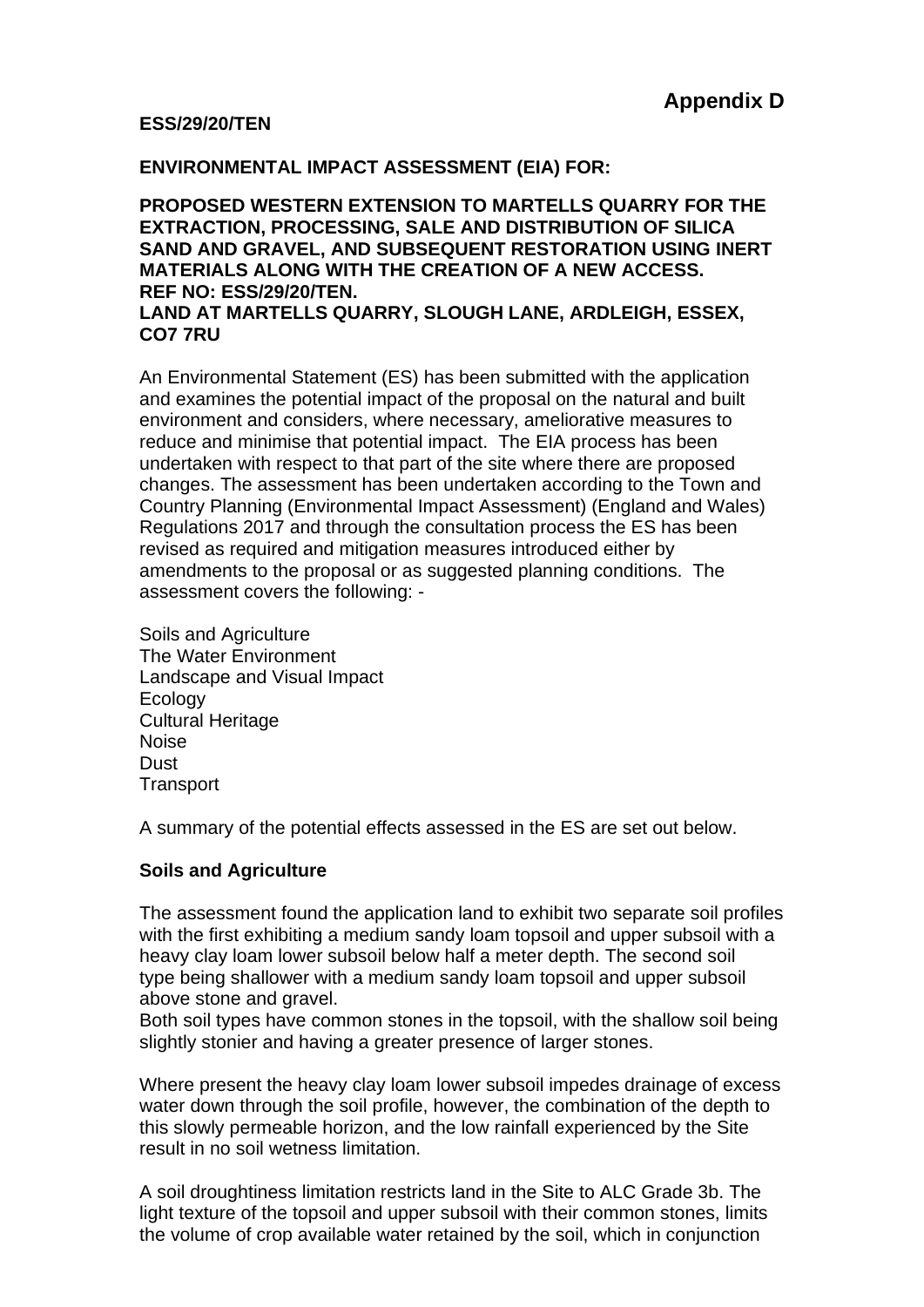with the low rainfall experienced by the Site, results in the soil droughtiness limitation.

Comments: Appropriate management of the soil material through striping, storage and replacement could optimise the success of the land restoration, minimise the cost and duration of the aftercare required and conserve the soil resource for ecosystem functions in addition to agricultural production.

# **The Water Environment**

The assessment addressed the existing surface water drainage; the overlying hydrological regime; the underlying hydrological conditions and historic flooding records.

The assessment found the application land as being within Flood Risk Zone (FRZ) 1.

The proposed activities being classified as "Appropriate Activities" by Table 3 of the Technical Guidance to NPPF.

There is considered to be negligible potential for significant flooding of the Proposal Site from rainfall runoff from adjacent lands and that risk posed by groundwater flooding is considered acceptable and controllable through industry-standard practice (i.e., sump dewatering operation).

Comment: Surface water management for the restored land could be addressed through appropriate conditions.

## **Landscape and Visual**

The assessment undertaken included a landscape and visual impact assessment (LVIA) of potential effects on the local landscape character and quality, together with an assessment of the sites visibility from the surrounding area.

The assessment considered the baseline with a description of the landscape noting the Natural England's Joint Character Area number 11 Northern Thames Basin, the East of England Landscape Typology of Plateau Estate Farmlands, Essex County Councils Landscape Character Area E3 Tendring Plain and within the Area7 Heathland Plateau-7a Bromley Heaths Landscape Type.

The land is not defined within a nationally designated landscape. There are no recorded Sites of Special Scientific Interest (SSSI) located on the land although there are two SSSI's located ~0.3km to the south east of the Site relating to interglacial exposed deposits and being named as Ardleigh Pit. The setting of these SSSI's would not be affected by the proposals.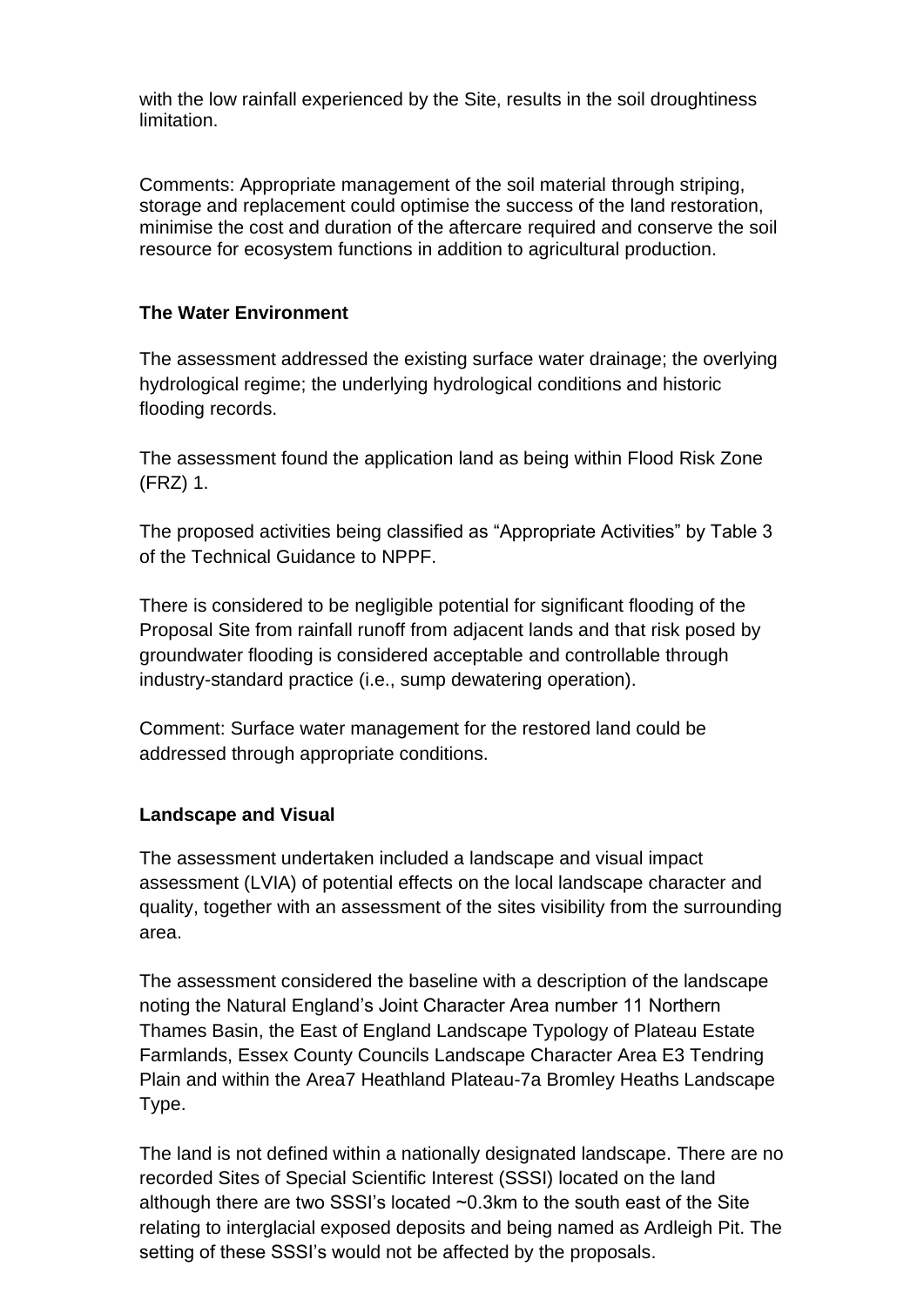There is a relatively high concentration of Listed Buildings within 2km of the Site but none within its immediate proximity or setting. There is a relatively dense network of local PROW within the local landscape. None run through the Site, but one section of PROW Ref 158-51 runs adjacent to the south eastern boundary.

The assessment considered various viewpoints from outside vantage points.

The assessment confirmed that site boundary vegetation would be retained and strengthened in additional planting at various points.

Mitigation within the initial works and progressive restoration, would accommodate a linked wildlife buffer / corridor around the whole site periphery comprising a mix of native tree / shrub species, species rich grassland, ditches, and water bodies with shallow margins. The new wildlife/landscape area would equate to ~1.9Ha at final restoration.

Comments: Conditioning the proposal to the proposed working programme together with a long-term Landscape Management Plan could be secured.

# **Ecology**

The assessment identified the baseline conditions and included a desk top study; site visit and habitat survey including Protected species and faunal surveys.

It was noted that the application area did not contain, adjoin, or include any statutorily designated sites of ecological interest, such as Sites of Special Scientific Interest (SSSI), National Nature Reserves, Special Protection Areas (SPAs) or other sites designated under European Directives. Neither does the Site contain, adjoin, or include any non-statutorily notified sites of ecological interest at the County level (Local Wildlife Sites-LWSs), or Local level, of importance.

The assessment considered there to be scope for ecological enhancements to be implemented on the Site periphery to meet the following objectives:

• to create new and enhanced habitat for wildlife and increased site and local biodiversity, providing enhanced ecological connectivity and a diverse mosaic of aquatic and terrestrial habitats of nature conservation value:

• including new and enhanced hedgerow habitat along Slough Lane and an ecotone of habitat around the periphery of the Site.

The assessment recommends that:

• the Slough Lane boundary hedges are to be subject to comprehensive reinstatement including gapping up the sections of hedgerow removal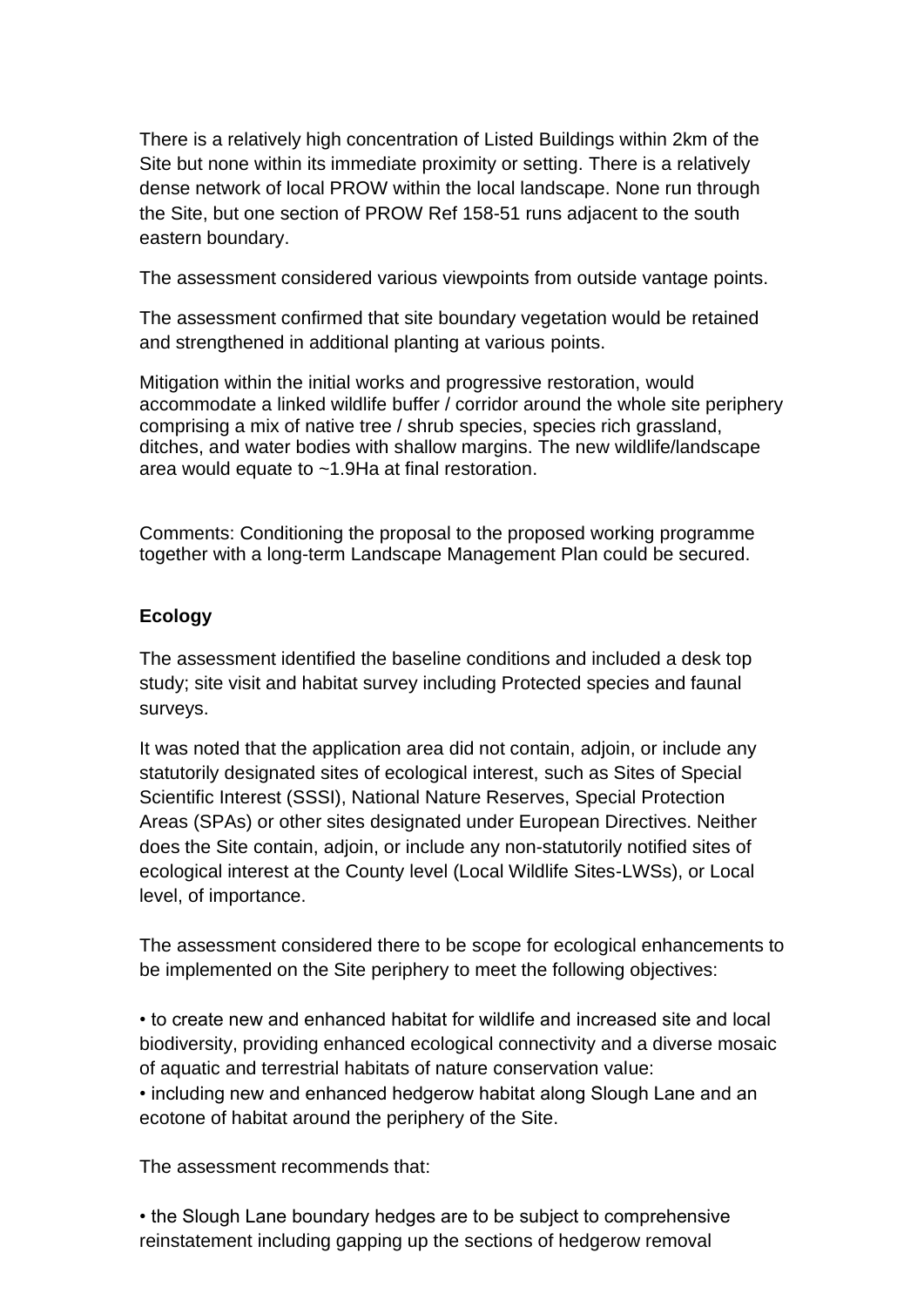(required to enable the access) and to replace former sections of hedgerow, now defunct, along the extensive lengths of unvegetated roadside verge and will also be planted with at least 8 no. new hedgerow oaks. The new sections of hedgerow along the eastern Site boundaries (see Concept Restoration drawing) to consist of locally indigenous, native tree and shrub planting, including hawthorn, blackthorn, field maple, dog rose, holly and hazel. This will effectively reinforce the site margins as ecological

corridors linking with the surrounding area. A major part of the new hedgerow planting will be undertaken in the first planting season following planning consent, with a further second stage, to infill the gaps caused by the access route crossing Slough Lane, will be undertaken at the earliest opportunity following scheme completion;

• an appropriate species-rich acid grassland mix to be used as the major component of a substantial (approx.1.9ha) new wildlife buffer around the entire perimeter of the restored agricultural field. A more diverse woodland edge type of species-rich flora / ecotone, to be sown / planted in the peripheral retained ecotone habitat areas between the retained woodland to the west and the restored field, as appropriate and to be agreed with the LPA; • the wildlife buffer to contain swathes of new native tree and shrub planting (as described in the LVIA and shown on the Concept Restoration drawing) and will also contain several new areas of wetland, designed both to provide water management and wildlife habitat. These will comprise attenuation ponds, with shallow margins, to be located at the low points of the site periphery, fed by land drains, and will be linked by seasonally wet ditches / scrapes, designed to control rainfall derived runoff from the Site, following restoration (to 100-year storm event as discussed in the Flood Risk Assessment, Appendix 6 of the HHIA);

• optimise the biodiversity value of these peripheral parts of the Site, as effective wildlife corridors linking with existing woodland, hedgerows, and wetland habitats in the environs of the Site. Use of these areas by a range of wildlife including nesting birds, brown hare and other small mammals, invertebrates, herptiles and bat foraging, will be encouraged post restoration through appropriate management, to promote a varied and potentially valuable habitat mosaic, comprising a matrix of wetland, grassland, scrub, and native trees, effectively complimenting the adjacent areas of woodland, water course and hedgerow.

Appropriate conditions could be imposed to secure the mitigation and enhancement aspects through long term management plans.

## **Cultural Heritage**

The assessment undertaken included desk-based assessment, geophysical survey, and trial trenching.

The assessment confirmed that there were no designated assets of cultural heritage importance in the search area of the application land. One Scheduled Monument and 5 Grade II listed buildings are within 1km.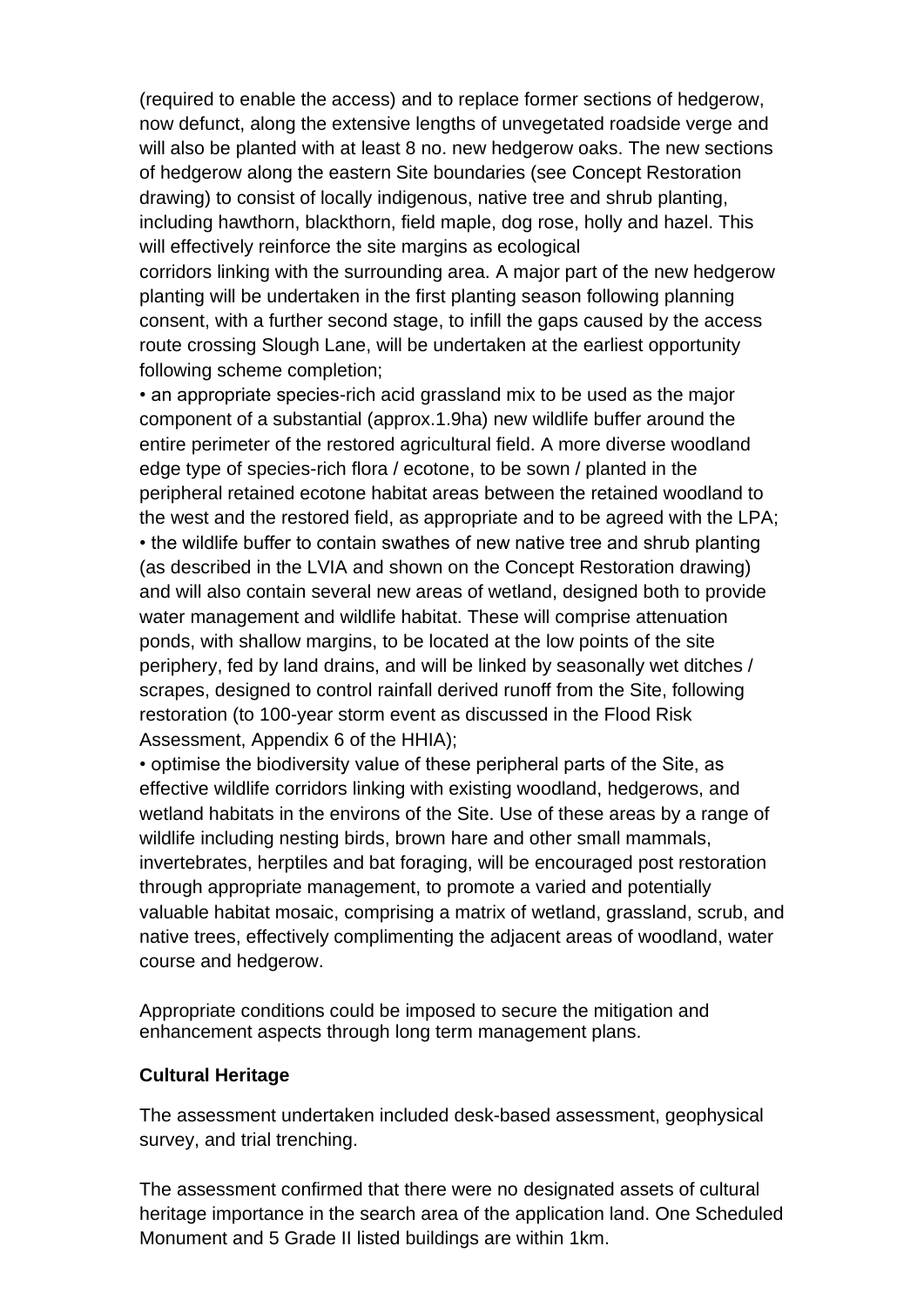The assessment found that whilst the application land lies within area of moderate-high archaeological potential, based upon the evidence in the Essex HER. However, results of the evaluation, coupled with evidence of intensive ploughing would point to much lower potential than anticipated.

The trenching report concluded that the results confirmed the accuracy of the geophysical survey.

Comments: Conditioning the proposal to the proposed working programme and a scheme of archaeological investigation/evaluation could be secured.

## **Noise**

The assessment calculated the predicted noise levels for the proposed development. A noise survey was undertaken to assess the change in noise levels from site activities on the baseline conditions. Account was also taken of the extant quarrying activities within the overall quarry complex.

Several surrounding properties identified were taken as being the representative sensitive locations around the application land.

Calculations were undertaken to consider the proposed activities against the receptors to determine appropriate standoff/bunding and extraction limits.

Mitigation –

- a) Noise monitoring undertaken at locations representative of sensitive premises surrounding the site.
- b) Noise mitigation measures in the form of separation distances and bunding identified for the individual properties in close proximity to the site.

#### Comments:

Site working layout and provision of appropriate mitigation measures together with a scheme for undertaking monitoring at locations representative of adjacent residential properties could be secured through condition.

#### **Dust**

The assessment considered the potential impacts of the development, including cumulative impacts, and proposed several mitigation strategies for the Proposed Development.

**Mitigation** 

- a) A phased restoration of the Site is proposed which will reduce the potential area over which fugitive emissions may be released at any one time.
- b) Screening bunds and existing vegetation which will be retained, will effectively block the pathway for dust emissions towards sensitive